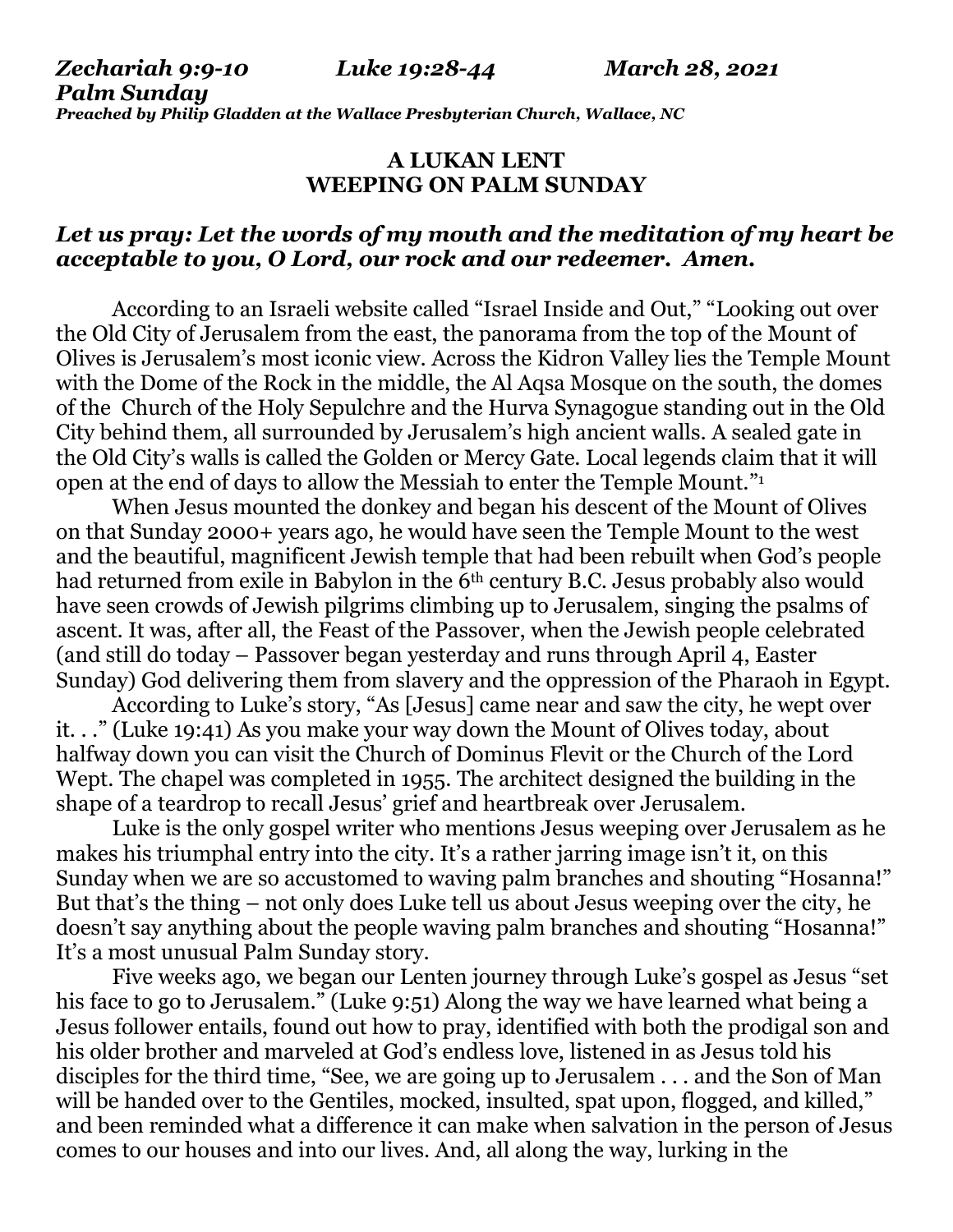background and guiding the journey has been the knowledge (whether we wanted to admit it or not) that Jesus would eventually arrive at Jerusalem and fulfill his mission on the cross.

Well, we have arrived, but the journey isn't over yet. We've still got to make the trip with Jesus and his disciples down the Mount of Olives and back up the mountain to Jerusalem and follow Jesus through the coming week. And what a week it was! We talked in Bible study this week about what we would have called today if we didn't have the gospel of John, which is the only story that mentions palm branches. Maybe "Cloak Sunday"? But then someone suggested "Passion Sunday" and that certainly seems to fit. "The Passion of Christ" refers to his suffering which includes much more than his trial before Herod and Pilate and his death on the cross on Friday afternoon.

As work our way back through the week to this Sunday, we remember: Jesus' disciples abandoning him; Peter denying him; Judas betraying him; his disciples falling asleep while he was praying in agony in the garden; the religious leaders questioning Jesus' authority and plotting to kill him. And at the beginning of the week, on the day of Jerusalem's visitation from God, on the day salvation was coming to stay with them, Jesus wept, because God's people did not recognize the things that make for peace! (Luke 19:42)

In my sermon two weeks ago, I said, "But how often do we not grasp the cross? It's not as if we don't understand the words that Jesus says – 'Love your enemies. Seek first the kingdom of God. Take up your cross and follow me.' Too often, though, it's as if we're in denial. We'd rather adorn the Easter cross with spring flowers than pick up our cross and follow Jesus where he leads us." Jesus Messiah riding on a humble donkey is a surprising figure, but we're pretty comfortable with him that way, especially when the air around him is filled with Hosannas and palm branches. But, wouldn't we rather ride right on by Golgotha, the Place of the Skull where he was crucified, right on by Good Friday to the empty tomb and the celebration of Easter Sunday? Of course, we would. But Jesus' journey to Jerusalem, his ride on the donkey down the Mount of Olives, and his activities throughout the following week won't let us do that.

In his *Letters and Papers from Prison*, Dietrich Bonhoeffer wrote, "Only a suffering God can help. To be a Christian does not mean to be religious in a particular way, to cultivate some particular form of asceticism, but to be a human being. It is not some religious act which makes a Christian what he is, but participation in the suffering of God in the life of the world." That's why Jesus wept while he sat on the donkey and looked across the valley to Jerusalem – he was suffering in the life of the world and he was grieving because the suffering world did not recognize God's salvation that was coming to be with them that day.

Each week Bill suggests a picture or pictures to use in the opening slide of our live streamed and archived worship service. I like the variety of images he selects and the interpretations of the Bible stories by different artists. This week we agreed on a composite slide: Jesus riding on the donkey and Jesus weeping over Jerusalem. As we looked at the "Jesus weeping" picture on Wednesday, I said, "Bill, isn't the city in the picture a contemporary city?" and he said, "Yeah, I think you're right." Bill's going to put that picture up on the screen so you can see what I'm talking about.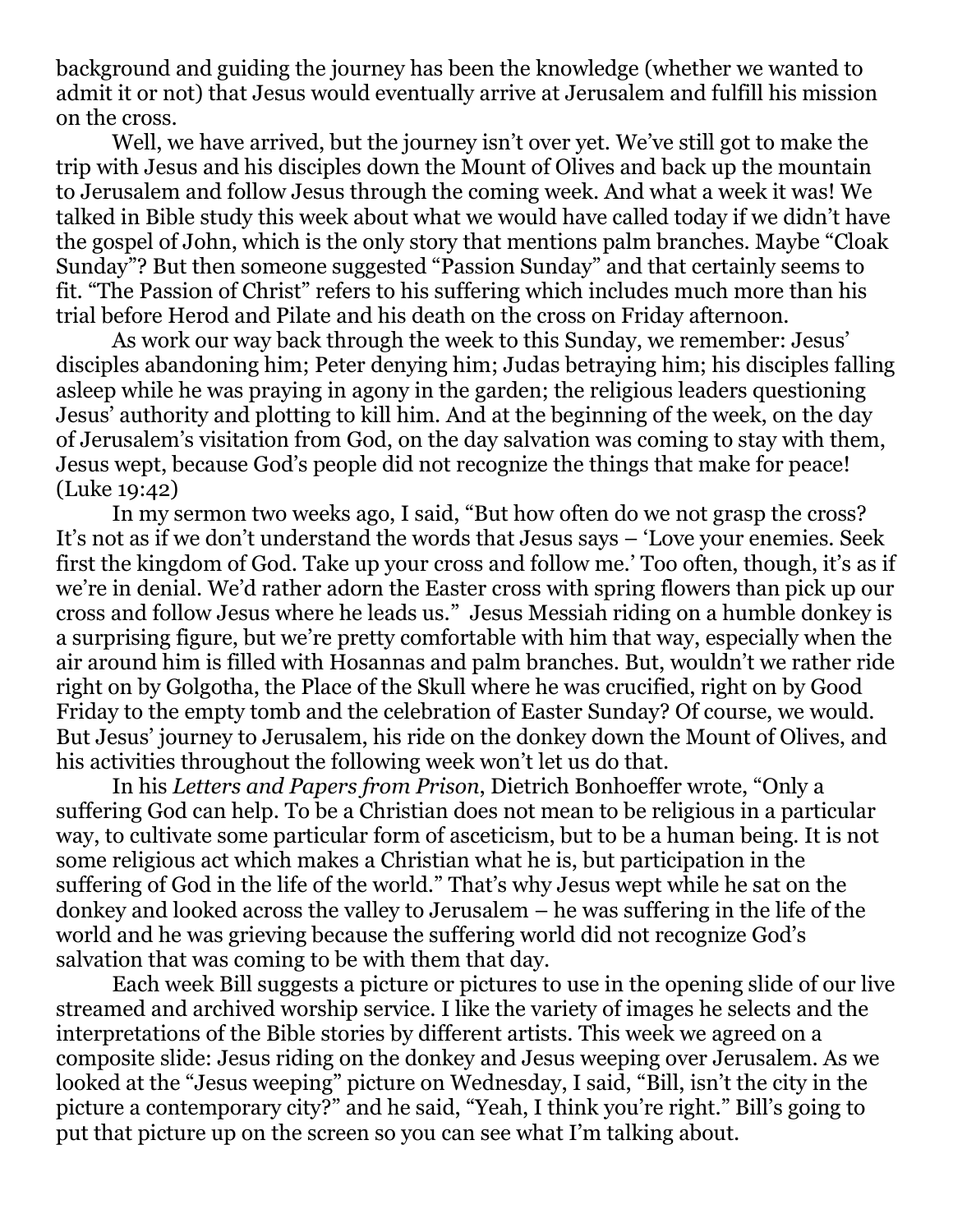

What a fascinating interpretation of the Palm Sunday story about Jesus weeping over Jerusalem. Surely Jesus must weep as he looks over Boulder, Colorado and Atlanta, Georgia and Washington, D.C. and Damascus, Syria and Hong Kong, China and New Delhi, India and so many more cities around the world, including the still troubled city of Jerusalem. How Jesus must still weep and lament that we so often don't recognize the things that make for peace and the time of our salvation from God.

Yes, there is weeping this Palm Sunday, as we worship on the second Palm Sunday in a row without the excited children walking down the aisle, singing "Hosanna!" and waving palm branches. Yes, there is weeping this Palm Sunday because of everything that we have lost during the past year due to the pandemic. Yes, there is weeping this Palm Sunday because of the anxiety and uncertainty about the future.

But, just as Jesus' weeping as he sat on the donkey on the Mount of Olives wasn't the end of the story, neither is our weeping on this Palm Sunday the end of the story. We can borrow the "Hosannas!" and the palm branches from Matthew, Mark, and Luke and look ahead to Easter Sunday, as long as we don't forget Jesus weeping on the Mount of Olives. The grace and good news on this Palm Sunday is that, nevertheless, Jesus rode that donkey into Jerusalem and brought salvation and peace through his death on the cross on Good Friday and his resurrection on Easter Sunday. As the psalmist wrote, "Weeping may linger for the night, but joy comes with the morning." (Psalm 30:5)

Here is how Frederick Buechner ended his Palm Sunday sermon called "The Things That Make for Peace": "Despair and hope. They travel the road to Jerusalem together, as together they travel every road we take – despair at what in our madness we are bringing down on our own heads and hope in him who travels the road with us and for us and who is the only one of us all who is not mad. Hope in the King who